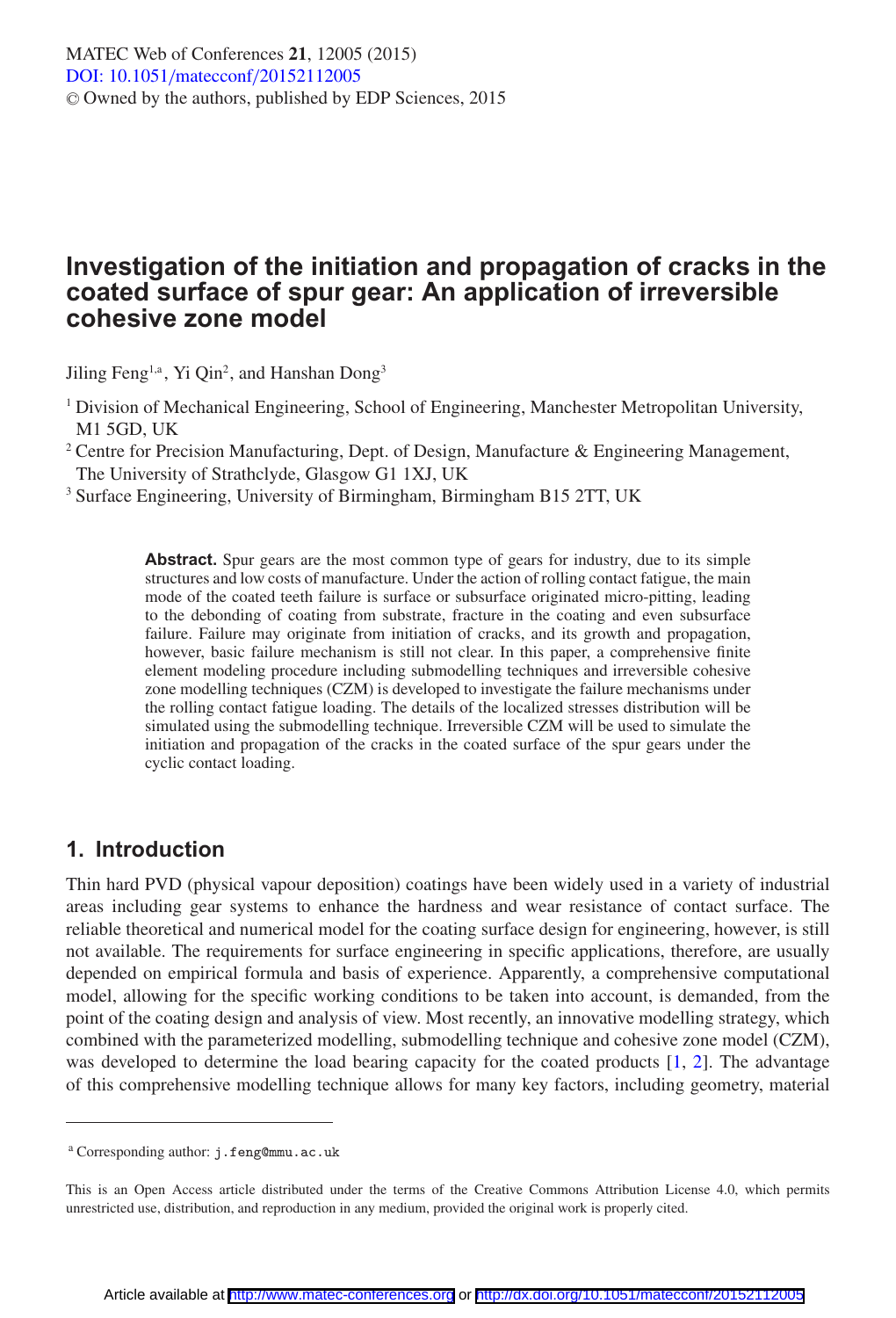### MATEC Web of Conferences

<span id="page-1-0"></span>

**Figure 1.** (a) Point A represents the location, where the pinion started to engage with wheel; (b) point B represents the location, where only one pair of teeth is subjected to load.

properties and pre-heated treatment to be considered for the coating design and its failure mechanism. This modelling strategy has been validated by a series of micro-indentation test and rolling contact test [\[1,](#page-6-0) [3](#page-6-2)]. In this study, the function of this innovative modelling strategy is further developed by implementation of the irreversible cohesive law with unloading-reloading hysteresis, with which the failure mechanisms of the coated spur gear under the contact fatigue loading will be investigated.

# **2. Localization of the damage on the tooth flank**

Based on the conventional standard procedures for gear design, pinions are more apt to pit than gears [\[4\]](#page-6-3). This is because the sliding motion of the pinion tends to pull metal away from the pitch line due to its role as a driver. In addition, the pinion has more cycles of operation than the gear wheel and therefore more apt to fail due to fatigue damage. In this study, investigation of damage behavior only focuses on the teeth flank of pinion.

In this paper, investigation of the damage behavior will be focused on two typical locations in the teeth flank of pinion (point A and point B in Fig. [1\)](#page-1-0). The micro-pitting is assumed to occur at Point A due to its typical location. As is shown, at the point A, the wheel tip touches pinion root and engagement begins. If the pinion has small number of teeth, the radius of curvature of involute profile at the root tends to reduce toward zero, which induces extremely high localized stresses, and hence giving rise to pitting away of the metal. At point B, where the load is only supported by one pair of teeth and highest contact stress is expected to occur, is considered as the area where the micro-pitting is easily to occur. Therefore, damage behavior such as localized contact stresses, plastic deformation and cracks due to micro-pitting at these two locations on the flank teeth of pinion will be investigated in this study.

# **3. Cohesive zone model**

The concept of cohesive law specified the relationship of the traction and separation across the two virtual adjacent surfaces provides a phenomenological description for the progress damage and eventual fracture of the material [\[5\]](#page-6-4). Implementation of cohesive zone model in the between the continuum elements has been proved an efficient technique for the simulation of nucleation and propagation of cracks in the coating surface under monotonic loading [\[1](#page-6-0)]. However, under the fatigue loading condition, the deterioration of material properties and cohesive strength is expected to be related to the loading history. In this paper, CZM with unloading-reloading hysteresis will be implemented into the developed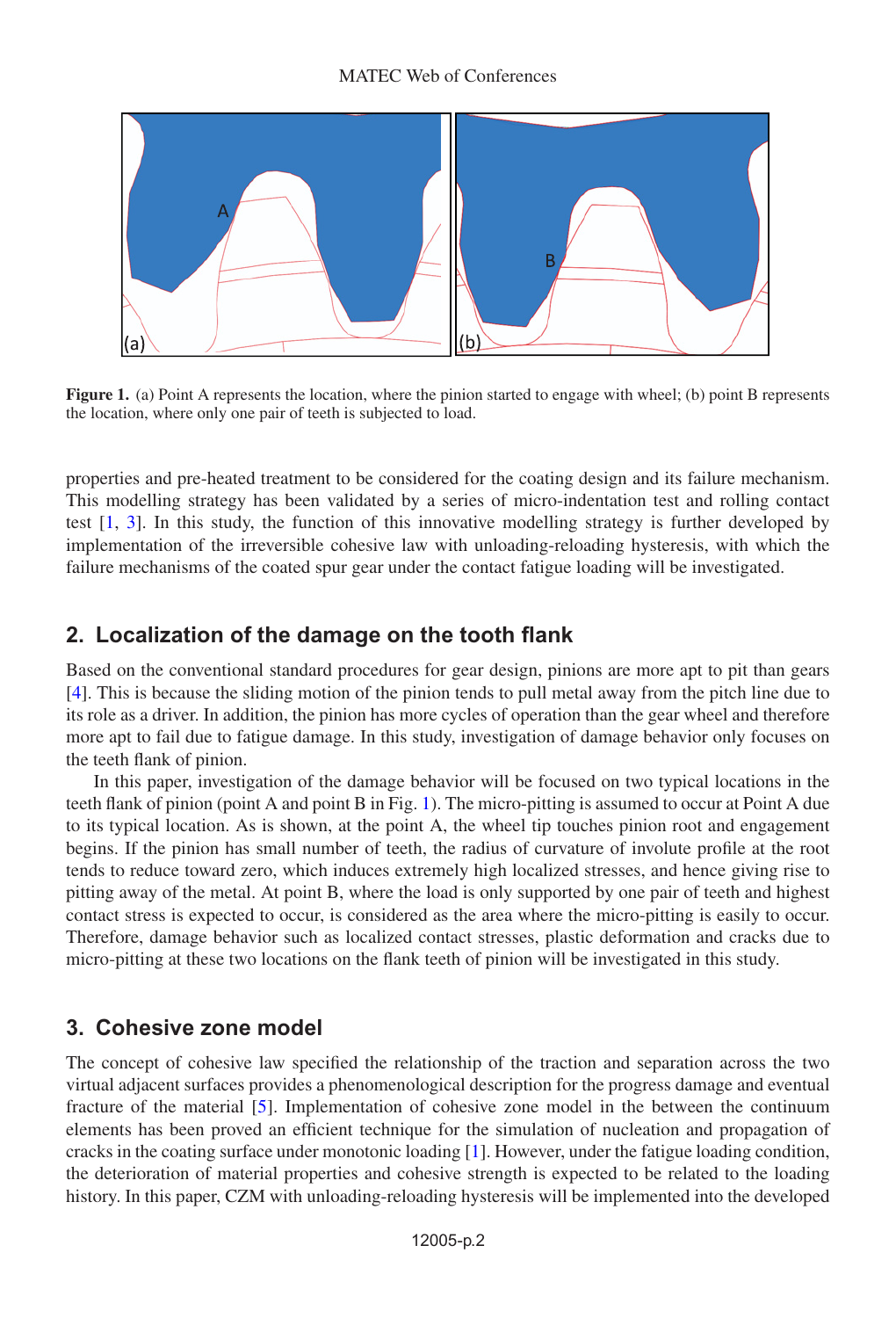modelling technology, allowing for the fatigue failure mechanisms under the contact cyclic loading to be investigated.

#### **3.1 Cohesive-zone model under the monotonically loading**

An irreversible bilinear cohesive-zone modelling approach under the monotonically loading was incorporated with the other modelling techniques including parameterized modelling technique and submodelling technique to investigate the crack initiation within the coating layer. The bilinear cohesivezone law, characterised as the linear function of softening relationship of traction-separation of material degradation, can be written as:

<span id="page-2-0"></span>
$$
G_c = 0.5 T_{\text{max}} \delta_c \tag{1}
$$

where:  $G_c$  is the critical energy-release rate governing the damage evolution and  $T_{\text{max}}$  indicates the maximum traction; and  $\delta_c$  is the characteristic cohesive-zone length to which the separation reaches when the crack surfaces will be generated. A crack in the coating layer may be initiated when the separation reaches the critical value of,  $\delta_0$ , at which point the traction achieves its maximum value,  $T_{\text{max}}$ . The parameters of cohesive properties, including the energy-release rate, are crucial to the accuracy of simulation of the crack within the coating and delaminating of bonding interface. In this study, it has been shown that the adhesive energy at atomistic level, can be calculated using the commercial software CASTEP, provides an alternative way to determine the value of the cohesive properties. It also provides an approach to link to micro- and nano-mechanical modelling. By means of cohesive-zone modelling approach, the critical load in terms of the initiation of the first crack is able to be predicted. More details about the bilinear cohesive constitutive law, the implementation and applications can be found in [\[1\]](#page-6-0).

### **3.2 Cohesive-zone model under cyclic loading**

The fatigue can be considered as one of the major causes which induce the failures in many coated surface-systems. Under a fatigue loading condition, the material deteriorates with the time and the prevailing cohesive strength must be related to the loading history. To develop a model that considers cyclic loading, an irreversible cohesive law with unloading-reloading hysteresis function, as shown in Fig. [2,](#page-3-0) is employed to simulate the mechanical response of the cohesive zone. This cohesive constitutive law, through introduction of damage variable, D, enables the degraded cohesive properties  $(t-\epsilon)$  [\[6\]](#page-6-5). The modified constitutive equations incorporating the damage variable, D, are written as,

$$
\begin{Bmatrix} t_n \\ t_s \\ t_t \end{Bmatrix} = \begin{bmatrix} K_{nn}(1-D) \\ K_{ss}(1-D) \\ K_{tt}(1-D) \end{bmatrix} \begin{Bmatrix} \varepsilon_n \\ \varepsilon_s \\ \varepsilon_t \end{Bmatrix} . \tag{2}
$$

<span id="page-2-1"></span>As mentioned above, the cohesive element has been implemented in the developed FE-based continue mechanics model with the commercial software ABAQUS 6.11. With the condition of cyclic loading, the modified cohesive properties as described above are modelled in the current model with use of the UMAT subroutine in ABAQUS. In this model the cohesive element possesses four nodes and two integration points, and the instance state of the cohesive element is determined by the modified cohesive constitutive equation.

### **4. Methodology**

The modelling procedure in this study combines several modelling approaches, including the parameterized FE modelling, irreversible CZM and sub-modelling techniques. Parameterized modelling allows for materials, geometrical parameters as well as loading conditions to be described using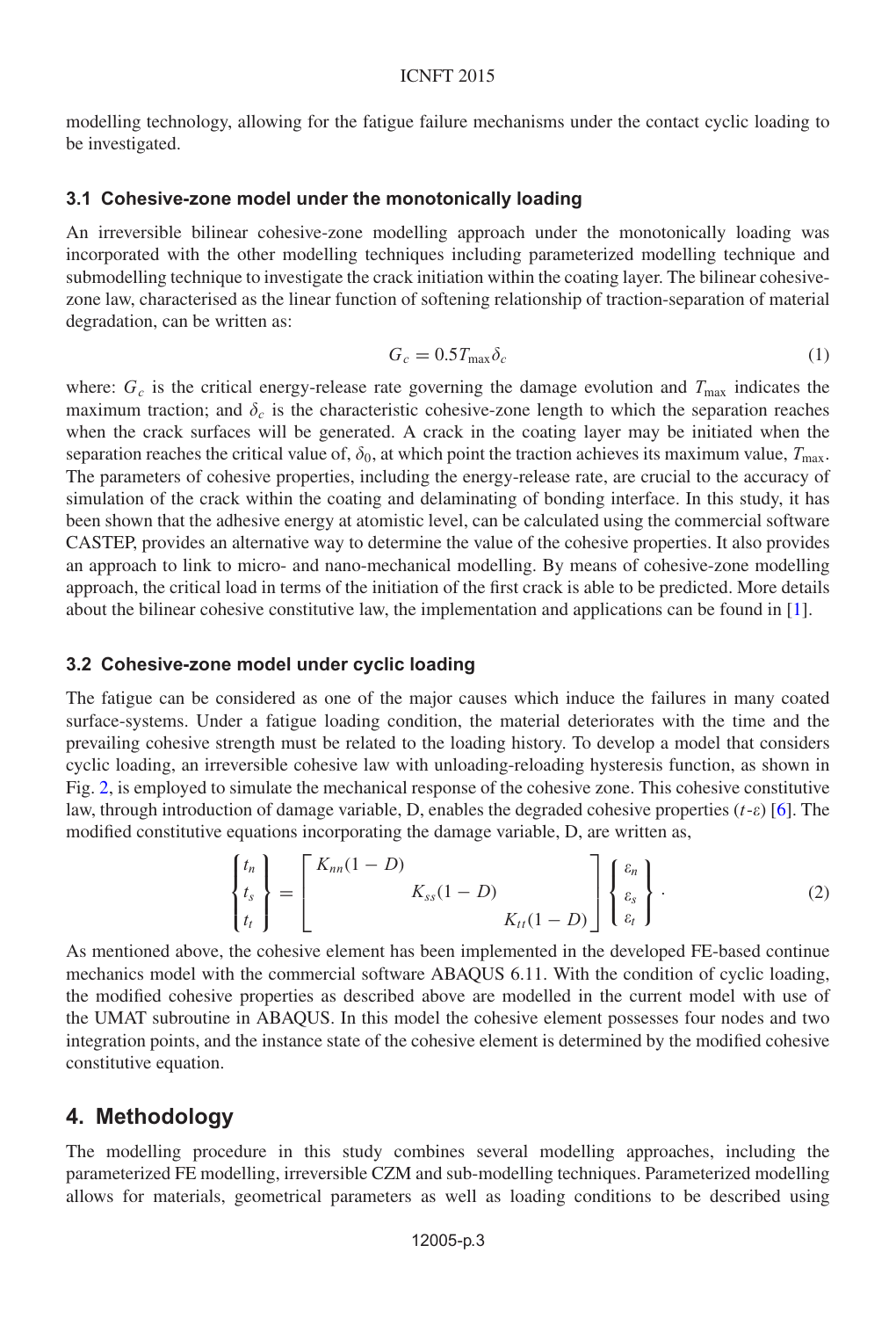<span id="page-3-0"></span>

**Figure 2.** Cohesive Traction-Separation Law under Cyclic Loading.

parameters, enabling many key factors to be incorporated in the analysis as a whole. CZM enables the reproduction of the initiation and propagation of cracks in the coating-layer under complex gear/pinion contact loading conditions. The sub-modeling technique helps to scale down the geometry of the global model from the macro-scale to the micro/nano-scale, the sub-modeling technique is a powerful tool to understand the performance of coating structures and its failure mechanism in great details. Figure [3](#page-4-0) shows the pair of spur gears as a FE model, where line contact between the pinion and the wheel was studied. In order to address the significant difference of dimensions between the wheel/pinion and coating thickness, a two-step analytical procedure was used: [\(1\)](#page-2-0): Determining the contact conditions (pressure and friction) in the contact area using a global model; and [\(2\)](#page-2-1): Generating a representative sub-model within the contact region so that coating performance can be investigated at the micron-scale level. It is down to the micro scale level that cohesive elements were introduced in order to predict the performance of coating system and its damage micro mechanism.

## **5. Case study**

Crack initiation and propagation analysis had been carried out for a 42CrMo4 spur gear with deposited multilayer TiN/Cr coatings. Two different surface systems were investigated in this study and they are defined as the following: [\(1\)](#page-2-0) Model A: a model PVD TiN/CrN coating on a T-condition 42CrMo4; [\(2\)](#page-2-1) Model B: a model PVD TiN/CrN coating on a nitride 42CrMo4 substrate.

The spur gears were manufactured in 42CrMo4 steel and then the gears were super-finished. For the model A, the steel substrate of spur gear was directly coated with TiN/CrN coating. For the model B, prior to the coating deposition, the part of steel substrates was subjected to active-screen plasma nitriding, whereas the other part was in the simple quenched-and-tempered state. This type of surface system was referred as nitrided 42CrMo4 substrate. Coating deposition was performed with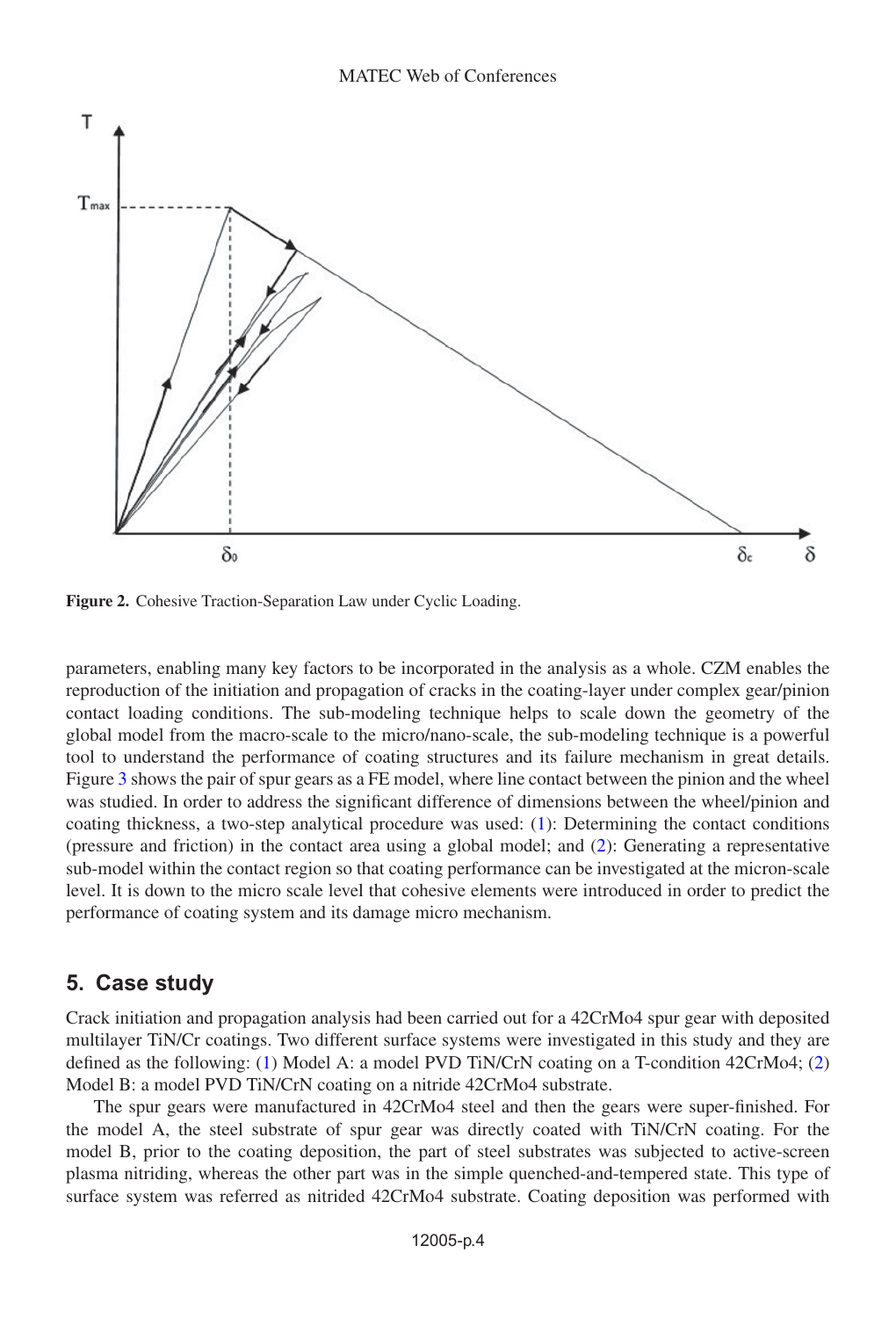<span id="page-4-0"></span>

**Figure 3.** Engagement of the pinion and wheel. The gear starts to touch root of tooth of pinion (point A) and the engagement starts. The submodel, representing the contact conditions around the point A, is established to investigate the details of the localized contact stresses and crack propagation at this area.

<span id="page-4-1"></span>**Table 1.** Material properties of coating and substrate.

| <b>Materials</b> | Thickness (micron) | Hardness (HV) | <b>Modulus</b> (GPa) |
|------------------|--------------------|---------------|----------------------|
| CrN/TiN          |                    | 1680          | 240                  |
| Substrate        |                    | 300           | 120                  |

an industrial Cathodic Arc Evaporation PVD system. The configurations of the two types of gears are summarizes as:

- Model A: a model PVD TiN/CrN coating on a T-condition 42CrMo4
- Model B: a model PVD TiN/CrN coating on a nitride 42CrMo4 substrate.

In both FE global and the sub-model, the coating and substrate are characterized as homogenous elastic plastic material of linear hardening behavior. The depth dependent hardness of the hardened layer was converted into yield strength, which is obtained by the least square fitting-technique and implemented with the field method.

The material properties for both substrate and coating are measured in Department of Material Engineering in Birmingham University and displayed in Table [1.](#page-4-1)

# **6. Discussion and conclusions**

The results from the FE model in this study was compared with the experimental results obtained from DGMK-FZG (Deutsche Wissenschaftliche Gesellschaft für Erdöl, Erdgas und Kohle, Forschungsstelle für Zahnräder und Getriebebau der TU München) short micro-pitting test. In such tests, different levels of load (Torque) were applied on the pinion/gear system. During experiment, the critical loads were defined as the load at which surface cracks nucleate, where cracks were detected with scanning electron microscopy (SEM) by in-situ observations (Fig. [4\)](#page-5-0).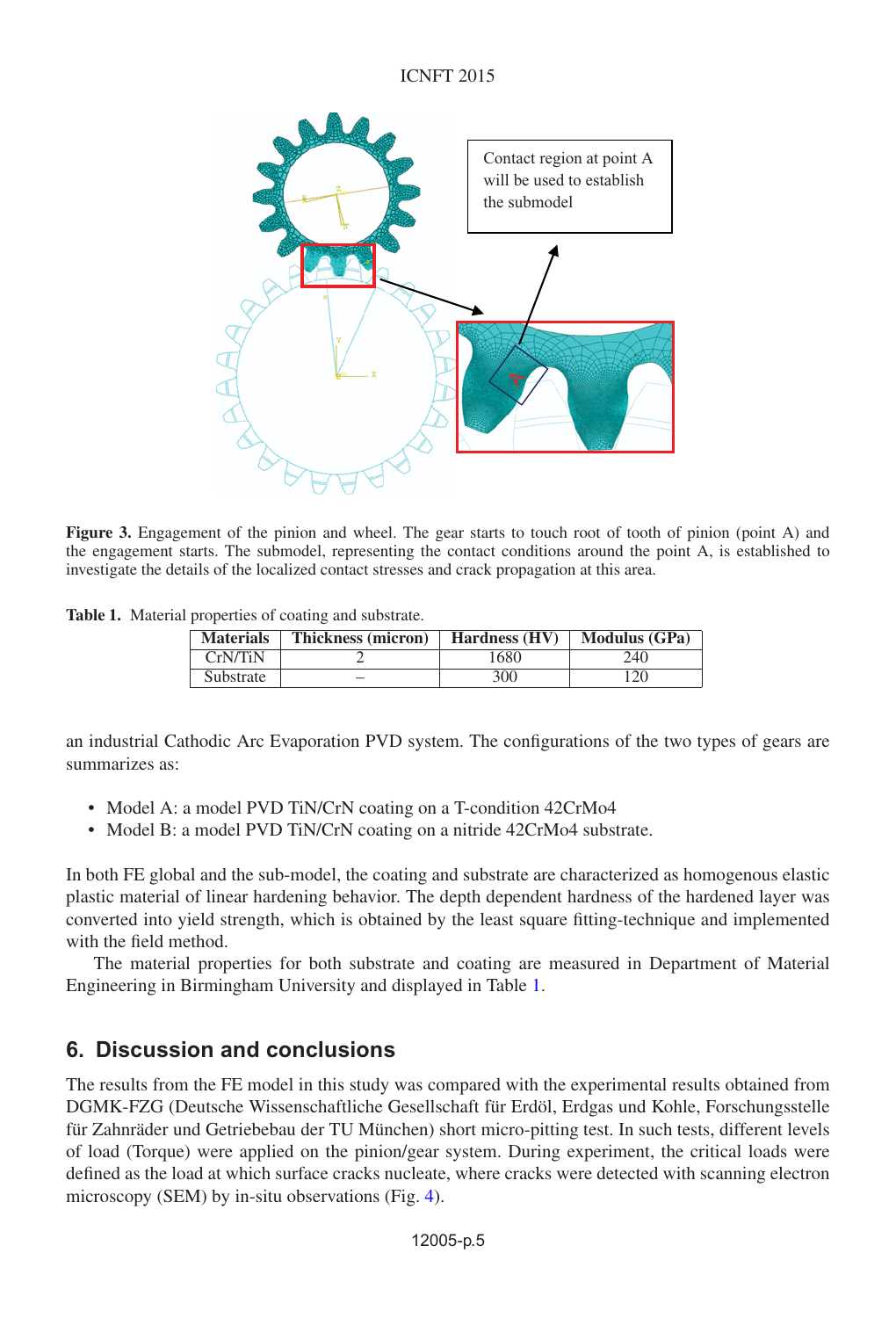### MATEC Web of Conferences

<span id="page-5-0"></span>

**Figure 4.** Photography of the fail test for the coated tooth Model A and Model B. (a) Model fails at key stage loading 6; (b) model B fails at key stage loading 8.

<span id="page-5-1"></span>

**Figure 5.** Crack propagation with the increase of loading cycles.

Similar to the test procedure, different levels of load (Toque) were also applied on the global model (pinion/gear system). The pressure distribution at the contact region (point A and point B) from the global model was then input to sub-model as the boundary conditions. The load bearing capability was defined as the load at which when the 1st crack was initiated. The critical load predicted through FE simulation are in agreement with those observed from SEM images. The results also shown that the material strength degraded with increase of loading cycles, which led to the rapidly damages of coated surface once the crack was nucleated. With the increase of contact loading cycles, the cracks propagate rapidly to the depth of the coating, which will eventually result in the debonding of the coating from the substrate. The crack propagation in the surface of coating as the loading cycles increases is shown in Fig. [5.](#page-5-1)

As is seen in Table [2,](#page-6-6) average pressure at point A was greater than that at point B for both types of gears although the normal force acted in this region was much smaller than in the region around point B. The reason for that was the small radius of curvature of involute profile at the root leading to the high localized stresses and eventually giving rise to nucleation of the crack in this area. It was found from